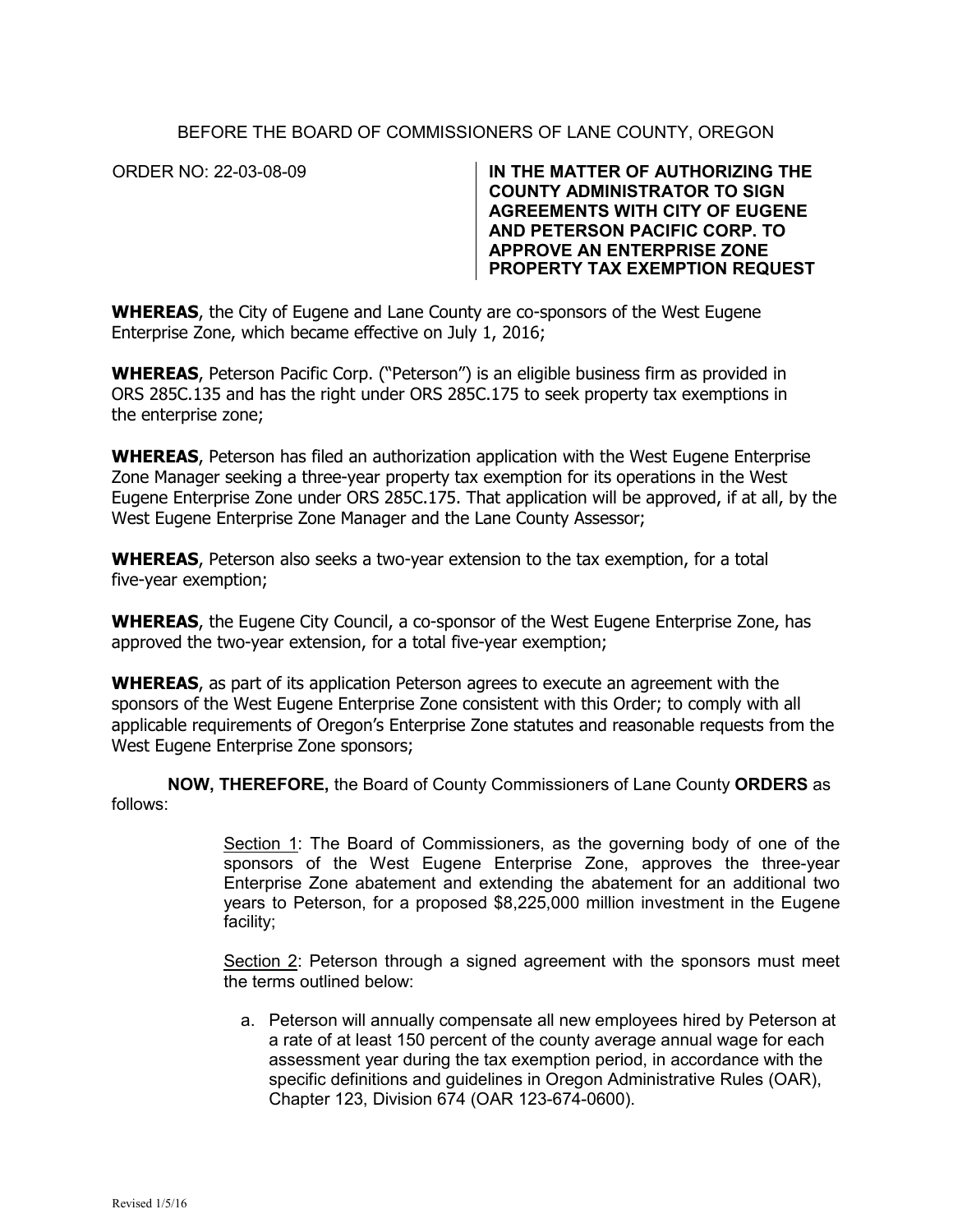- i. The county average annual wage is set at the time of authorization, except as provided in ORS 285C.160(4). According to the "Annual Average Wage by County by Year" created by Business Oregon using data collected by the Oregon Employment Department, the 2020 Lane County average annual wage was \$49,503; 150 percent of which equals \$74,255.
- ii. Average level of compensation is calculated for new jobs, which is defined as jobs filled for the first time between the date of December 22, 2020, which was the date of submission of the authorization application, and December 31 of the first year for which an exemption is claimed and whose duties are performed within the current boundaries of the West Eugene Enterprise Zone; and
- iii. Only full-time, year-round and non-temporary employees engaged in a majority of their time in Peterson's eligible operations consistent with ORS 285C.135 and 285C.200(3) are counted, regardless of whether such employees are leased, contracted for or otherwise obtained through an external agency or are employed directly by Peterson.
- b. Peterson shall meet the following additional requirements as reasonably requested by the Zone Sponsors under ORS 285C.160(a)(B):
	- i. Peterson shall partner with Lane Community College through its Cooperative Education Internship program to offer welding students up to five paid, part-time (20 hours per week) on-the-job training opportunities each year of the tax abatement. Peterson will also pay for the hired students' tuition and will offer the students a base wage of at least \$16.35 per hour. Each position will last for a minimum of nine weeks.
	- ii. If the investment is spread out over several years, such that the exemption may be spread out over up to eight years, Peterson's total contribution will still be consistent with the commitment described above, all of which must be provided during the first five years of the tax exemption period.

Section 3: The County Administrator is authorized to sign agreements with City of Eugene and Peterson incorporating the terms described in this Order only if the following conditions are met:

- a. The West Eugene Enterprise Zone Manager and the Lane County Assessor approve the application for authorization for the initial three-year property tax exemption;
- b. Peterson accepts the conditions outlined in this Order.